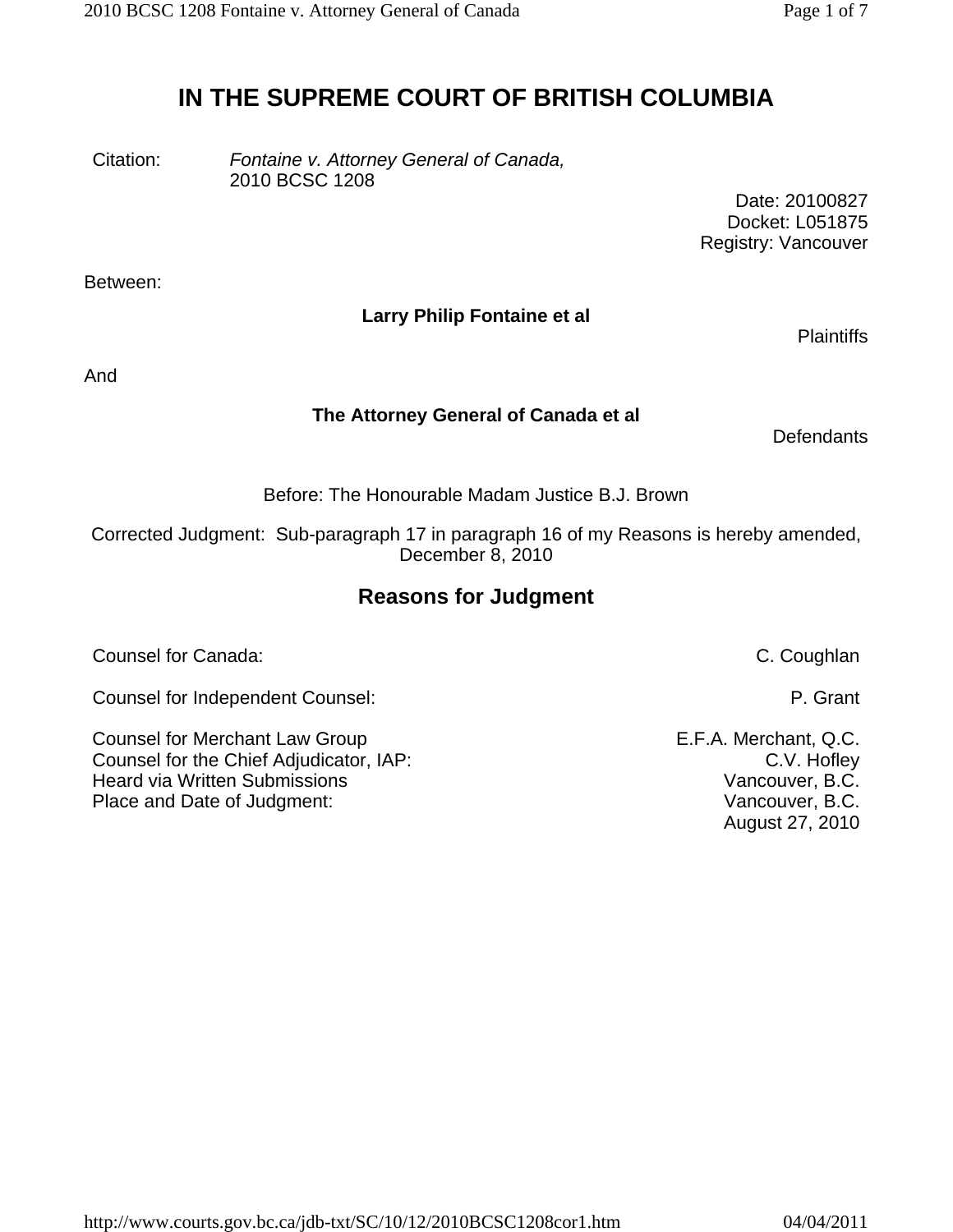## **INTRODUCTION**

[1] The Chief Adjudicator seeks instructions with respect to review of legal fees pursuant to paragraphs 17, 18 and 19 of the Implementation Order; particularly how IAP (Independent Assessment Process) adjudicators should consider payments that have been made by Canada to Claimant Counsel for legal fees, pursuant to the provisions of Article 13 of the Indian Residential Schools Settlement Agreement. The Chief Adjudicator seeks direction from the court regarding treatment of legal fees incurred in pursuing claims in the IAP for time worked prior to November 20, 2005.

## **POSITION OF THE PARTIES**

[2] The Chief Adjudicator says that counsel who performed work for claimants prior to November 20, 2005 were compensated for work in progress through to November 20, 2005 pursuant to Articles 13.06 through 13.09 of the Settlement Agreement. Article 13.06 provides that each lawyer who had a "retainer agreement" with an eligible CEP (Common Experience Payment) recipient as of May 30, 2005 will be paid a specific amount and will agree that no other or further fee will be charged with respect to the CEP.

[3] Article 13.05 of the Settlement Agreement provides that "no lawyer ... who accepts a payment for legal fees from Canada pursuant to sections 13.06 or 13.08 will charge an eligible CEP recipient any fees or disbursements in respect of the common experience payment."

[4] By order of the Honourable Chief Justice Brenner of November 28, 2007, the cut-off date for WIP payments under Article 13 was set at the date of the agreement in principle, November 20, 2005.

[5] The Chief Adjudicator says:

There has been no clarification, however, in terms of precisely what 'legal fees charged to an eligible CEP recipient in respect of common experience payment' and 'paid out to counsel pursuant to Articles 13.06 or 13.08' ... were intended to cover. That is, were such fees intended to encompass work performed for IAP claimants through to November 20, 2005 as well?"

[6] The Chief Adjudicator says that by virtue of the overlapping definitions of eligible CEP recipient and eligible IAP claimant, it is possible that work done by counsel on behalf of eligible CEP recipients under the Settlement Agreement and which has been compensated for through to November 20, 2005 will or may be used in advancing an IAP claim for the same individual. If so, counsel would already have been compensated for such work through to November 20, 2005 pursuant to Articles 13.06, 13.08 or 13.09 of the Settlement Agreement.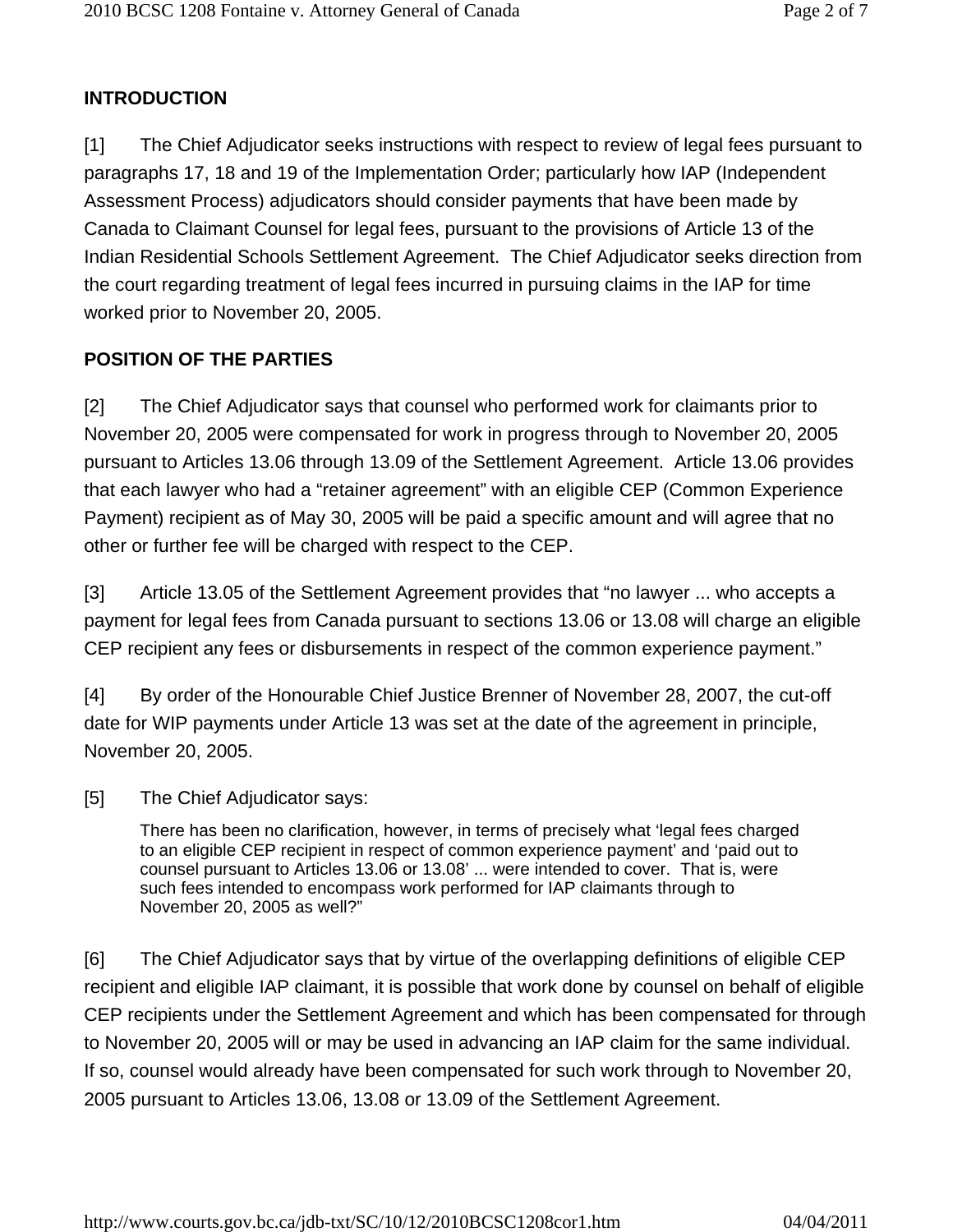[7] The Chief Adjudicator says that the Settlement Agreement does not specifically address the matter, that the cap on legal fees and the review of legal fees for fairness and reasonableness were provisions required by the courts in approving the Settlement Agreement. The Chief Adjudicator says that the Implementation Order imposes a 30% contingency fee as an upper maximum on legal fees to be charged by claimant counsel to IAP claimants, but does not address how fees previously paid are to be factored into the upper maximum.

- [8] Accordingly, the Chief Adjudicator seeks directions as to whether:
	- (a) fees paid to claimant counsel for work through to November 20, 2005 pursuant to Article 13.06 or 13.08 of the Settlement Agreement should be accounted for in IAP fee assessments done by IAP adjudicators when assessing fees under Articles 17 - 19 of the Implementation Order;
	- (b) if the answer to question (a) is YES, are there any exceptions or special circumstances that should be considered in making such deductions?
	- (c) if the answer to question (a) is NO, are there any exceptions or special circumstances in which such deductions should be made?

[9] The Chief Adjudicator seeks such direction in respect of the following classes of counsel:

- (a) counsel who are not members of either the National Consortium or Merchant Law Group and received payment under Article 13.06;
- (b) members of the National Consortium (Article 13.08);
- (c) Merchant Law Group (Article 13.08); and
- (d) counsel for the plaintiffs in the McLeod class action (Article 13.09).

[10] The Attorney General of Canada argues that adjudicators have an obligation to review legal fees, not only to ensure that fees do not exceed a 30% maximum, but also to assess the fairness and reasonableness of fees charged for work that was completed. The overarching concern appears to be that fees charged to a claimant are fair and reasonable in light of all the work done on their behalf and this may entail having adjudicators review fees paid for work prior to November 20, 2005.

[11] The National Consortium acknowledges that its members have been fully compensated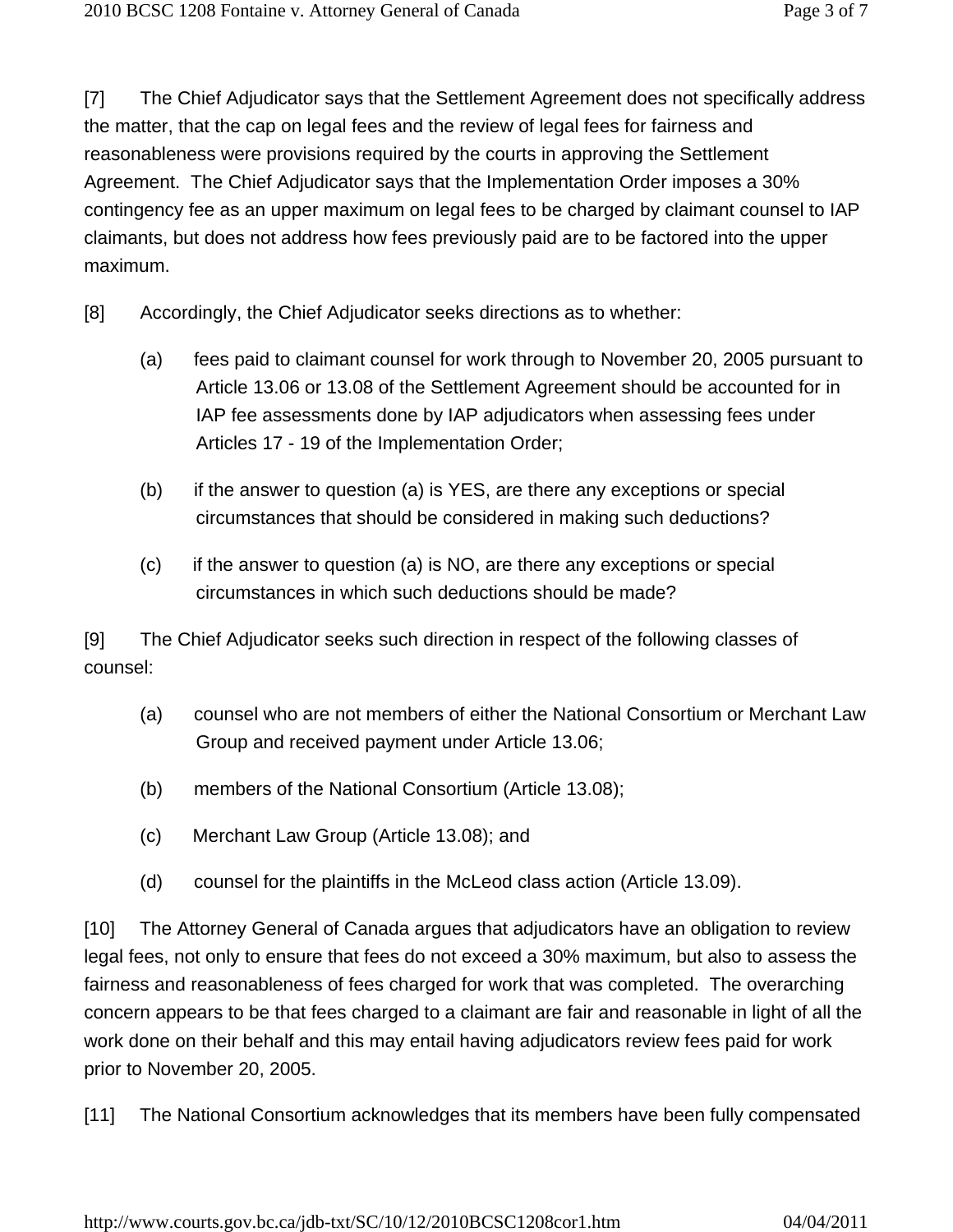for all work performed prior to November 20, 2005 and only work performed on behalf of the client after November 20, 2005 may be relied upon in justifying IAP fees. The lump sum paid to National Consortium members pursuant to Article 13.08 relates to work performed prior to November 20, 2005 and to counsel's agreement not to charge for any further work done in connection with a CEP claim. It has no bearing on entitlement to fees for work on behalf of an IAP claimant performed after November 20, 2005 and the lump sum cannot be relied upon by adjudicators as a reason to lower fees for work performed on an IAP claim. The Chief Adjudicator's guidelines may require reference to events or circumstances which pre-date November 20, 2005. The appropriate course is to make reference to such events or circumstances as contextual information while making it clear that any related work performed and time docketed prior to November 20, 2005 should not be taken into account.

[12] The Merchant Law Group LLP argues that the issues relating to the Merchant Law Group are complicated and are already under reserve by Mr. Justice Gabrielson and should not be dealt with by multiple administrative judges; that the matter should not be decided on the basis of written submissions alone and request the right to make oral submissions; that it was never intended that the claimants in the IAP process should be precluded from to going to the courts to have their accounts assessed and adjudicators may not interfere with the properly negotiated and executed contracts between lawyers and clients; IAP legal fees were negotiated at length between the parties and IAP legal fees are specifically excluded from the Settlement Agreement; the court's supervision over administration may not be stretched to the point of changing the agreement; and Article 18.06 is an entire agreement clause. The Merchant Law Group says that there are three aspects to its work:

- 1. payment of legal fees for class action work specifically related to the common experience payment;
- 2. payment for the fact that Merchant Law Group would not charge clients for work involved in helping them secure their CEP compensation; and
- 3. clients who suffered significant injury might proceed to the independent assessment process and Merchant Law Group is to be compensated for past and future work, independent of the CEP.

### **DISCUSSION**

[13] Paragraphs 17 through 19 of the Implementation Order provide that IAP adjudicators are to review the fees charged by counsel to IAP claimants for pursuing their claims through the IAP process. Counsel who worked for claimants before November 20, 2005 were, as of the implementation date, September 19, 2007, compensated for work in progress to November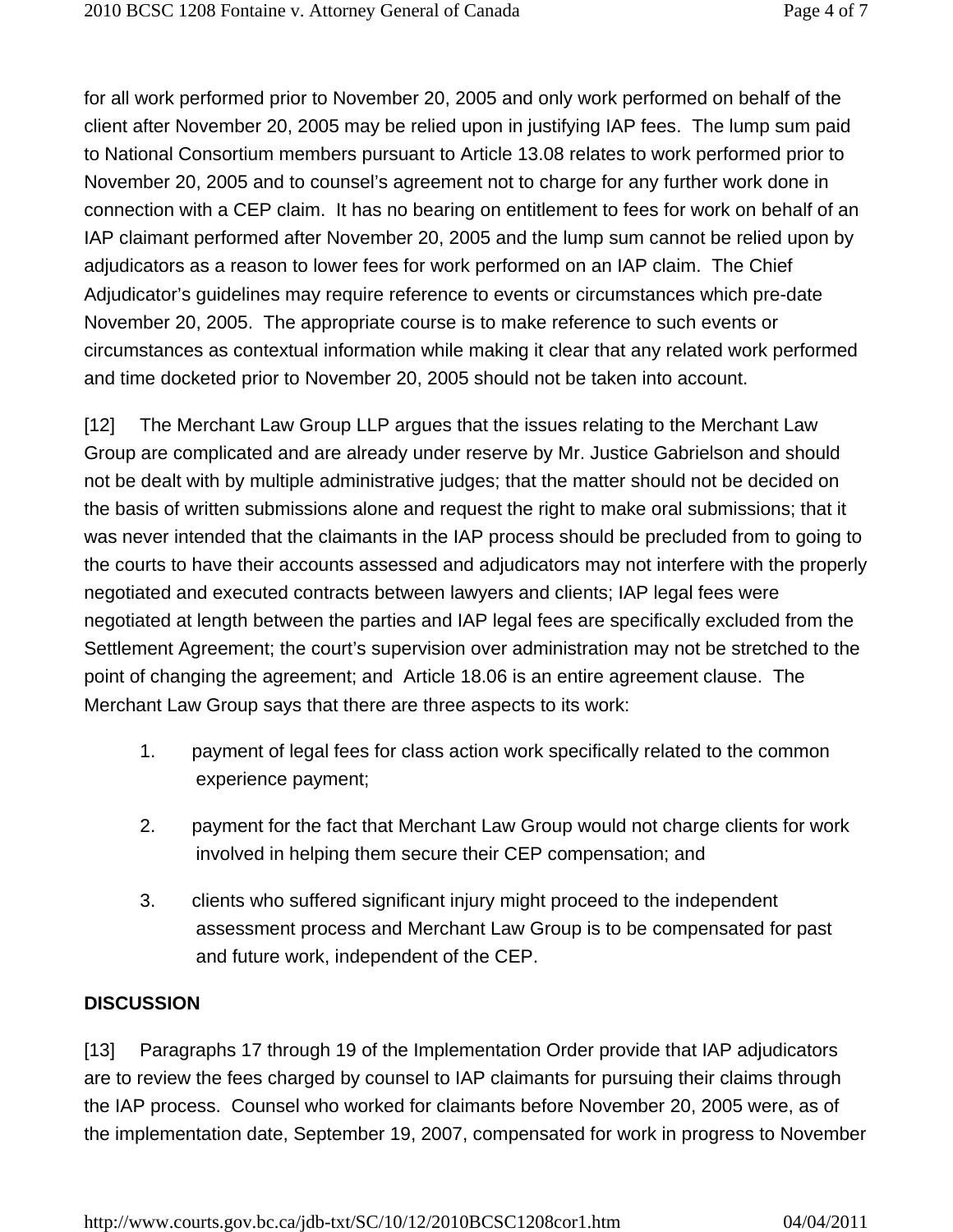20, 2005 pursuant to Articles 13.06 through 13.09 of the Settlement Agreement.

[14] The Settlement Agreement contemplated a "CEP" and an "IAP". CEP is common experience of payment and refers to compensation for the "common experience" of those who were sent to residential schools. IAP refers to the independent assessment process. The IAP addresses claims for sexual and physical assaults committed by adult employees or by other students and for other wrongful acts committed by adult employees. Of course, any individual may be entitled to both a common experience payment and compensation pursuant to the independent assessment process. The questions posed and directions sought by the Chief Adjudicator address the review of legal fees for those individuals with claims in both categories.

[15] The Settlement Agreement does not address the review of legal fees within the administrative structure of the IAP. That review is addressed in paragraphs 17 and 18 of the Implementation Order which set out a process for adjudicators to review legal fees charged by counsel to claimants pursuing claims under the IAP.

[16] Paragraphs 17 and 18 of the Order provide:

17. All legal fees charged by legal counsel to claimants pursuing claims through the IAP shall not exceed 30% of compensation awarded to the claimant. This 30% cap shall be inclusive of and not in addition to Canada's 15% contribution to legal fees, but exclusive of GST and any other applicable taxes. The 30% cap shall also be exclusive of Canada's contribution to disbursements. Upon the conclusion of an IAP hearing, legal counsel shall provide the presiding adjudicator (the adjudicator) with a copy of their retainer agreement and the adjudicator shall make such order or direction as may be required to ensure compliance with the said limit on legal fees.

18. Upon a claimant's request, which request shall be made at the conclusion of the hearing, or within fourteen days (14) days thereof, or on the adjudicator's own motion, legal counsel's legal fees for conducting the IAP may be reviewed by the adjudicator for fairness and reasonableness. In the event of such review, legal counsel shall, in addition to submitting their retainer agreements, provide any other information pertinent to their legal fees. The adjudicator shall assess the fairness and reasonableness of the legal fees in accordance with the generally accepted principles and authority for the assessment of accounts including the following:

- (a) time expended by legal counsel;
- (b) the legal complexity of the matter;
- (c) the degree of responsibility assumed by legal counsel;
- (d) the monetary value of the matters at issue;
- (e) the importance of the matter to the claimant;
- (f) the degree of skill and competence demonstrated by legal counsel;
- (g) the results achieved and the contribution of legal counsel to the result;
- (h) the ability of the claimant to pay; and
- (i) the claimant's expectations as to the amount of the legal fees,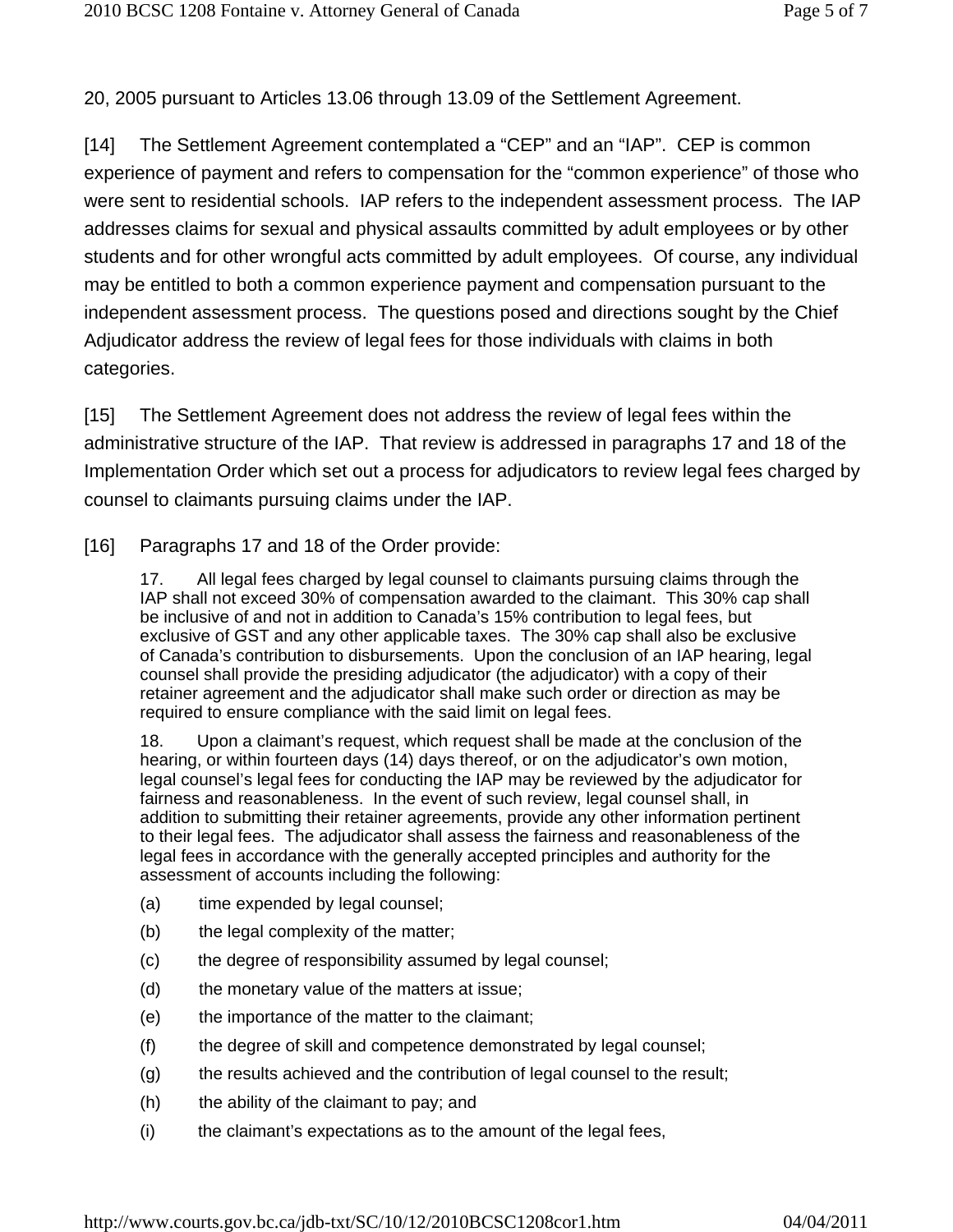and shall take into account the fact that Canada will contribute an amount equal to 15% of the compensation award towards legal fees. In all cases, the adjudicator shall inform the claimant of the right to have the account of their counsel reviewed. The adjudicator's decision on the fees will be issued at the same time, or following, the decision on the claim and a copy will be sent to the claimant personally together with an explanation of the right to a review.

[17] The IAP adjudicators are provided with the jurisdiction to assess the fairness and reasonableness of "all" legal fees charged by counsel to a claimant pursuing a claim under the IAP. Counsel are required to provide their retainer agreement and "any other information pertinent to their legal fees". In conducting the assessment, the adjudicator is required to assess, *inter alia,* the "time expended by legal counsel" as well as "the results achieved and the contribution of legal counsel to the result". The language of paragraphs 17 and 18 is not limited to work performed after November 20, 2005 and, indeed, it would be difficult, if not impossible, to assess the fees without the full picture, including work performed and fees paid prior to November 20, 2005.

[18] It may well be that the work done for which legal counsel was compensated prior to November 20, 2005 is not relevant to an IAP claim. However, it is also possible that some of the work done by counsel, and for which they were compensated is applicable to the IAP claim. In the first situation, the review would have no impact on the fees awarded by the adjudicator, while in the second scenario, a proper fee review would take into account the fact that counsel are not to be compensated twice for the same work. The adjudicator conducting a fee review is best able to determine this issue. There is no principled basis to exclude work prior to November 20, 2005 from the review.

[19] The fee assessment process ensures that the interests of claimants are protected and provides the effective mechanism for controlling and supervising legal fees charged to claimants under the IAP. IAP adjudicators should be able to review the entire history of the relationship between the lawyer/law firm and the IAP claimant as well as the time docketed.

[20] Turning specifically to the questions raised by the Chief Adjudicator:

Question a): Yes, in the manner discussed above.

Question b): No.

Question c): In light of the disposition of Question a), this question need not be answered.

[21] Addressing the concerns of the Merchant Law Group: